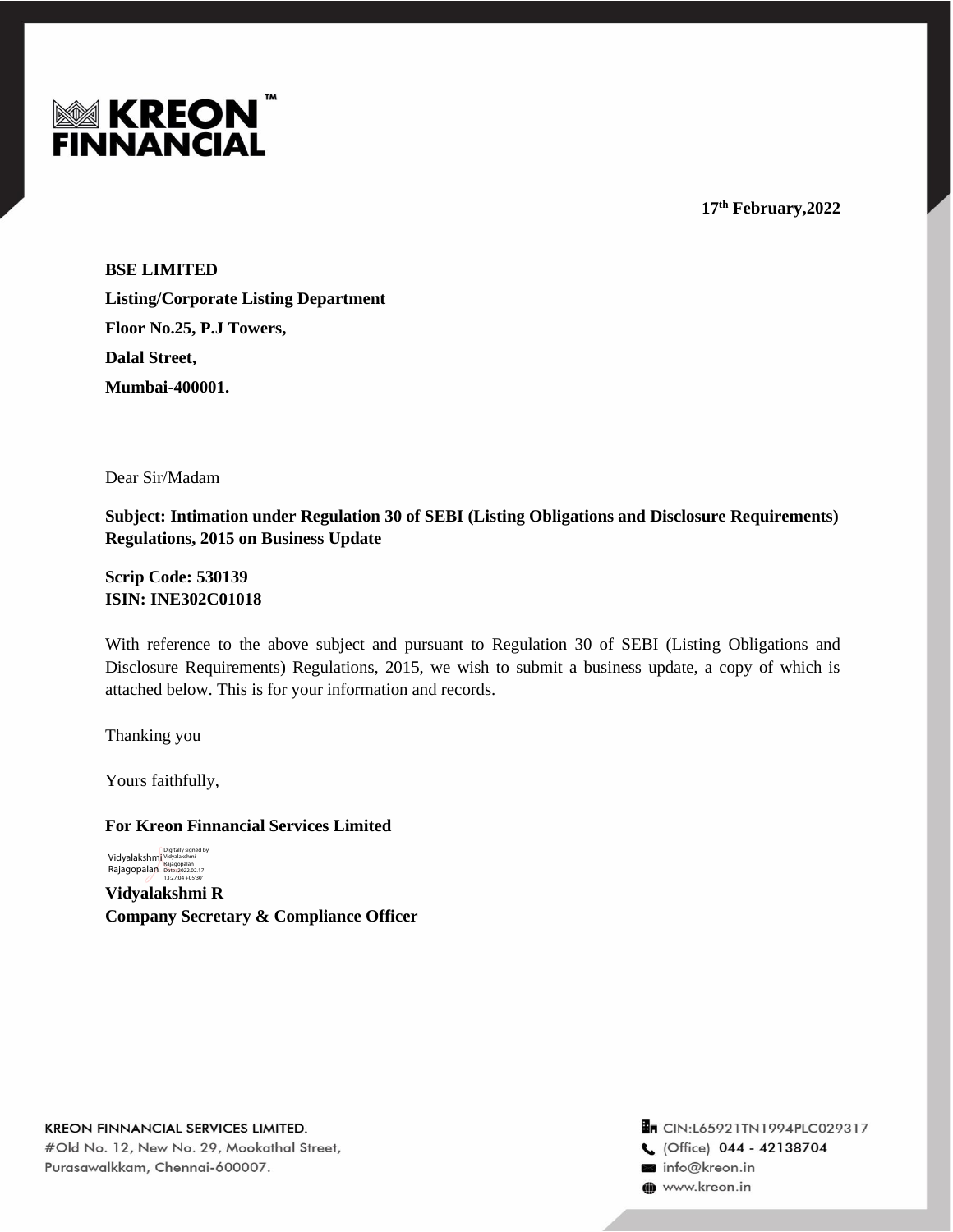



Kreon Finnancial Services Limited is a BSE Listed Company (**BSE Code**: KREONFIN; **Scrip Code:** 530139) established in the Year 1994

# **Jan'22-Jan'21 Comparison (Y-O-Y Growth)**

January 2022 saw the 3rd wave of pandemic and lockdowns. Yet, we saw a steady usage of the StuCred product and service. We were able to overcome challenges, maintain consistent progress and achieve scale of operations.

- During the month of January-2022 we have seen a growth of 309.31% in number of loans disbursed against the month of January-2021
- Revenue during January-2022 increased by 430.66% in compared to the corresponding month in the previous year.
- Value of disbursements during January-2022 have recorded a growth of 348.06% compared to the corresponding month in the previous year.

## **Highlights of January-2022**

- $\checkmark$  Value of loans disbursed has increased by 4.18% in the month of January 2022 compared to previous month December 2021
- $\checkmark$  Revenue growth increased by 6.36% in the month of January 2022 compared to previous month December 2021

**Accelerated adoption of lending:** Number of loans disbursed through our platform grew 309.31% y-o-y in Jan 2022, while the value of loans disbursed increase by 430.66% y-o-y. The business saw increased adoption of lending, despite the impact of Omicron over a short period of time.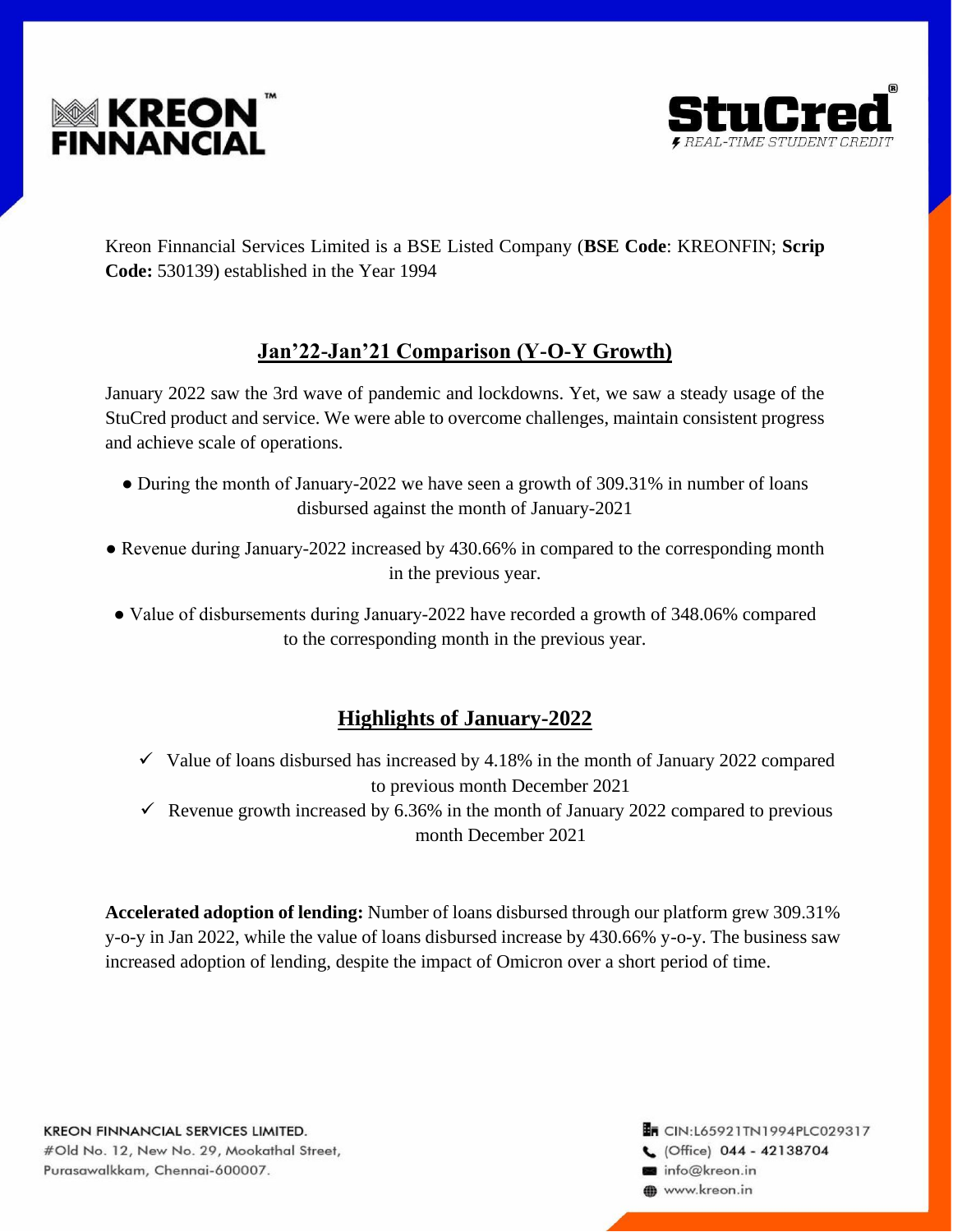



### **Rapid ramp-up in the growth of Revenue & Value of disbursements**



### **Greater retention and higher engagement**

**(Measured by transaction per customer)**



•The increase in MTU has been driven by both increase in new user acquisition as well as better retention of transacting users

Notes: Monthly Transacting Users are Unique users with at least one successful transaction in a particular calendar month.

**KREON FINNANCIAL SERVICES LIMITED.** #Old No. 12, New No. 29, Mookathal Street, Purasawalkkam, Chennai-600007.

**En CIN:L65921TN1994PLC029317** C (Office) 044 - 42138704 info@kreon.in www.kreon.in